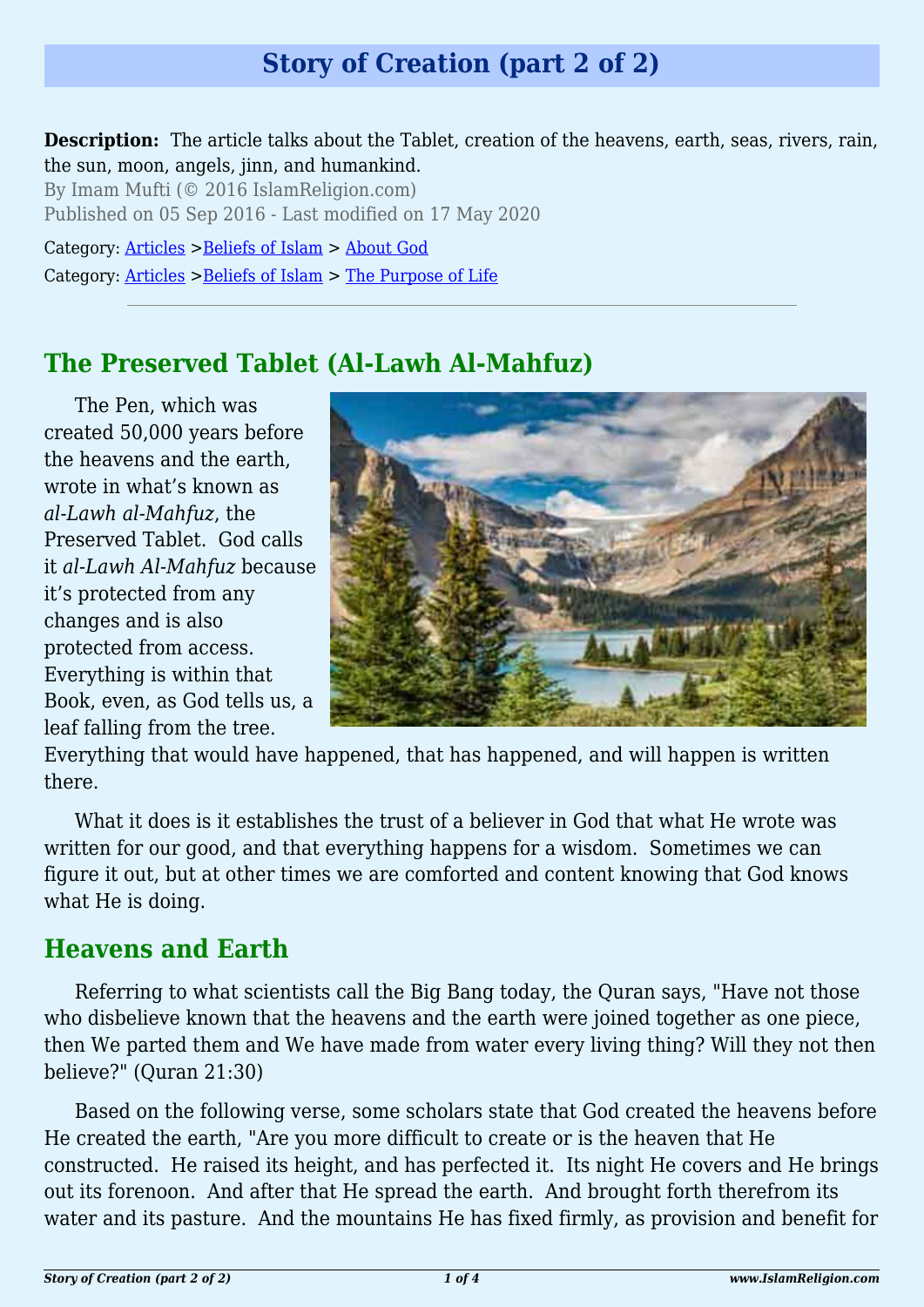you and your cattle." (Quran 79:27-30)

God says in the Quran,

#### **"Indeed, your Lord is God, who created the heavens and the earth in six days." (Quran 7:54)**

God really does not need six days, God could simply have said, "Be," and it would have come into existence. Why would God create in six days as opposed to just one second or less? Perhaps, God wanted to teach us one of the beloved qualities to Him, which is to take things slowly and planning them out properly.

## **Seas, Rivers & Rain**

God tells us that He is the One who created the heavens and the earth, sent down rain from the sky, producing fruits and sustenance for our survival. God provided for us seas and ships to sail through these seas. God put the rivers at our service and placed the sun and the moon in their circuits. God put for our service the night and the day. God says that He gave us everything that we need to survive. If we were to try to count the blessings of God, we would not be able to do so (see Quran 14:32-34).

**"And it is He who subjected the sea for you to eat from it tender meat and to extract from it ornaments which you wear. And you see the ships plowing through it, and [He subjected it] that you may seek of His bounty; and perhaps you will be grateful. And He has affixed into the earth mountains standing firm, lest it should shake with you, and rivers and roads, that you may guide yourselves. And landmarks and by the stars, they [mankind] guide themselves. Then is He who creates like one who does not create? So will you not be reminded? And if you should count the favors of God, you could not enumerate them. Indeed, God is Forgiving and Merciful." (Quran 16:14-18)**

The earth benefits us in innumerable ways. If you look at the surface of the earth, God says He made it special for us, meaning that it is ease to tread. Now imagine if the surface of the earth was all like mountains and we all had to live in regions that were rough and difficult to walk. He made the surface soft so we can dig into it and plant things. But at the same time, He made the earth stable and firm enough to allow construction and building from its materials. He also created gravity so we're not just flying all over the place.

## **Sun & Moon**

The sun is a magnificent creation of God and you will find that God swears by the sun in Chapter Ash-Shams in order to bestow greater appreciation for this gift that He gave us. Many religions in the past assigned special qualities to the sun; a lot of people worshipped the sun. God says,

**"And of His signs are the night and day and the sun and moon. Do**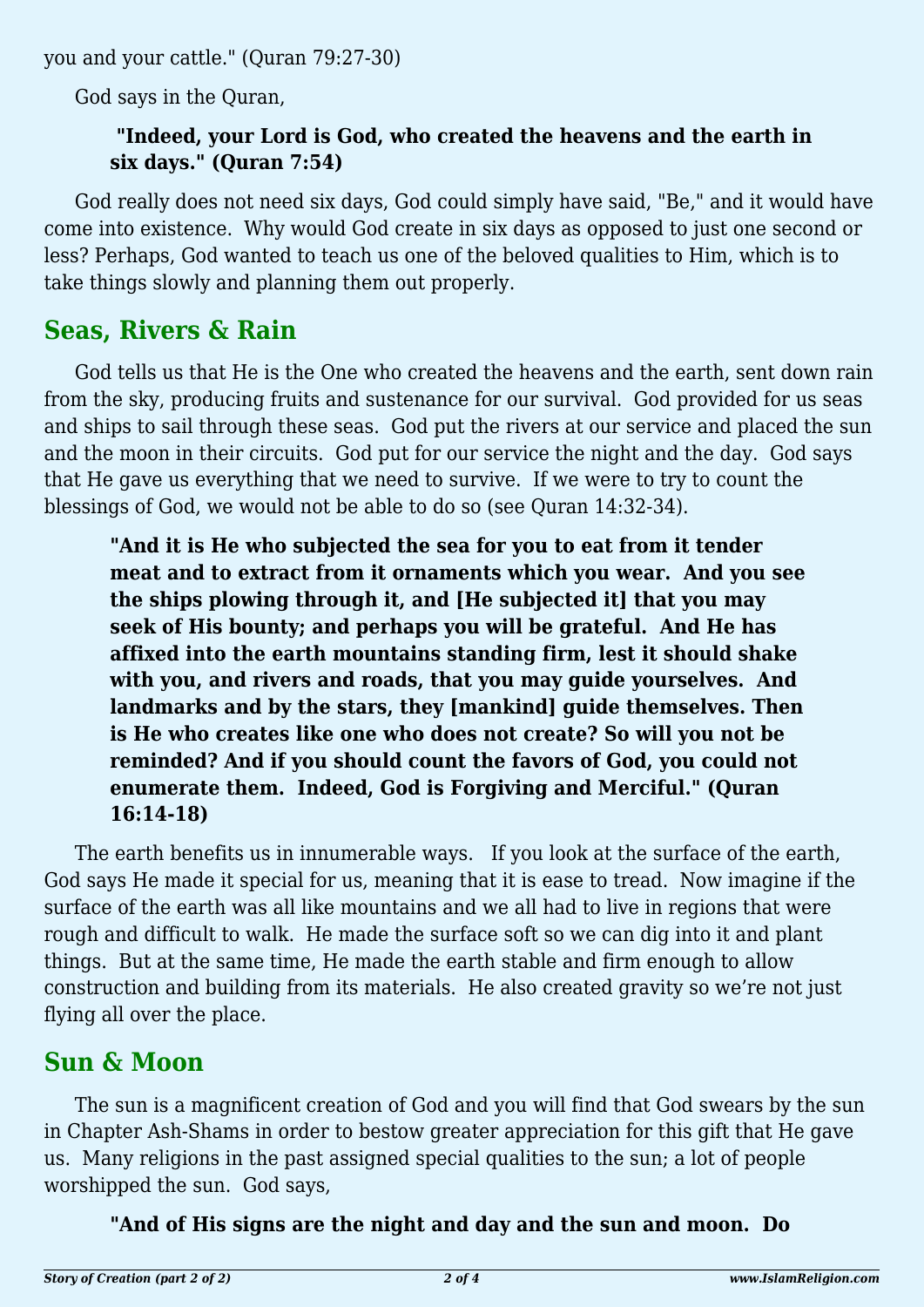#### **not prostrate to the sun or to the moon, but prostate to God, who created them, if you [really] worship Him." (Quran 41:37)**

With the sun, moon, and the stars you have a lot of superstitions and even rational human beings will have these very strange superstitions. People often put logic aside when it comes to superstitions. You have astrology, horoscopes and other similar things that make absolutely no sense, but they give people either hope that's not really there or they give people a reason for their paranoia. Islam completely prohibits going to fortunetellers or believing in them.

## **Creation of the Angels**

Then, God created the angels from light. They are incapable of disobeying to Him and do exactly as they have been commanded. They are responsible to carry out many different tasks. For example, Gabriel was responsible to convey the revelation from God to the messengers. God by teaching us about the angels, clarifies to us the integrity of the message as it came down to the messengers, among many other things.

Something unique in regards to the Islamic belief in the angels is that we do not believe in any fallen angel, and we do not believe that devil was an angel.

Furthermore, angels are not robots. They have plenty of character; they love and hate, pray, and they incline toward certain things, but all of it is within the scope of obedience to God.

# **Creation of the Jinn**

<span id="page-2-2"></span>They are created from fire, but they are not just created from any form of fire, but from a smokeless flame[.\[1\]](#page-2-0) God created them before us. Their purpose is in essence the same purpose as human beings: to worship and serve God alone.

## **Creation of Humankind**

<span id="page-2-3"></span>The first human to be created was Adam. The story of his creation and the events that followed have been covered in detail in another article series on our site[\[2\]](#page-2-1).

<span id="page-2-0"></span>Endnotes:

[\[1\]](#page-2-2) To learn more about them, please see: <http://www.islamreligion.com/articles/669/viewall/world-of-jinn/>

<span id="page-2-1"></span>[\[2\]](#page-2-3) To view this article series, please click here: <http://www.islamreligion.com/articles/1190/viewall/story-of-adam/>

The web address of this article: